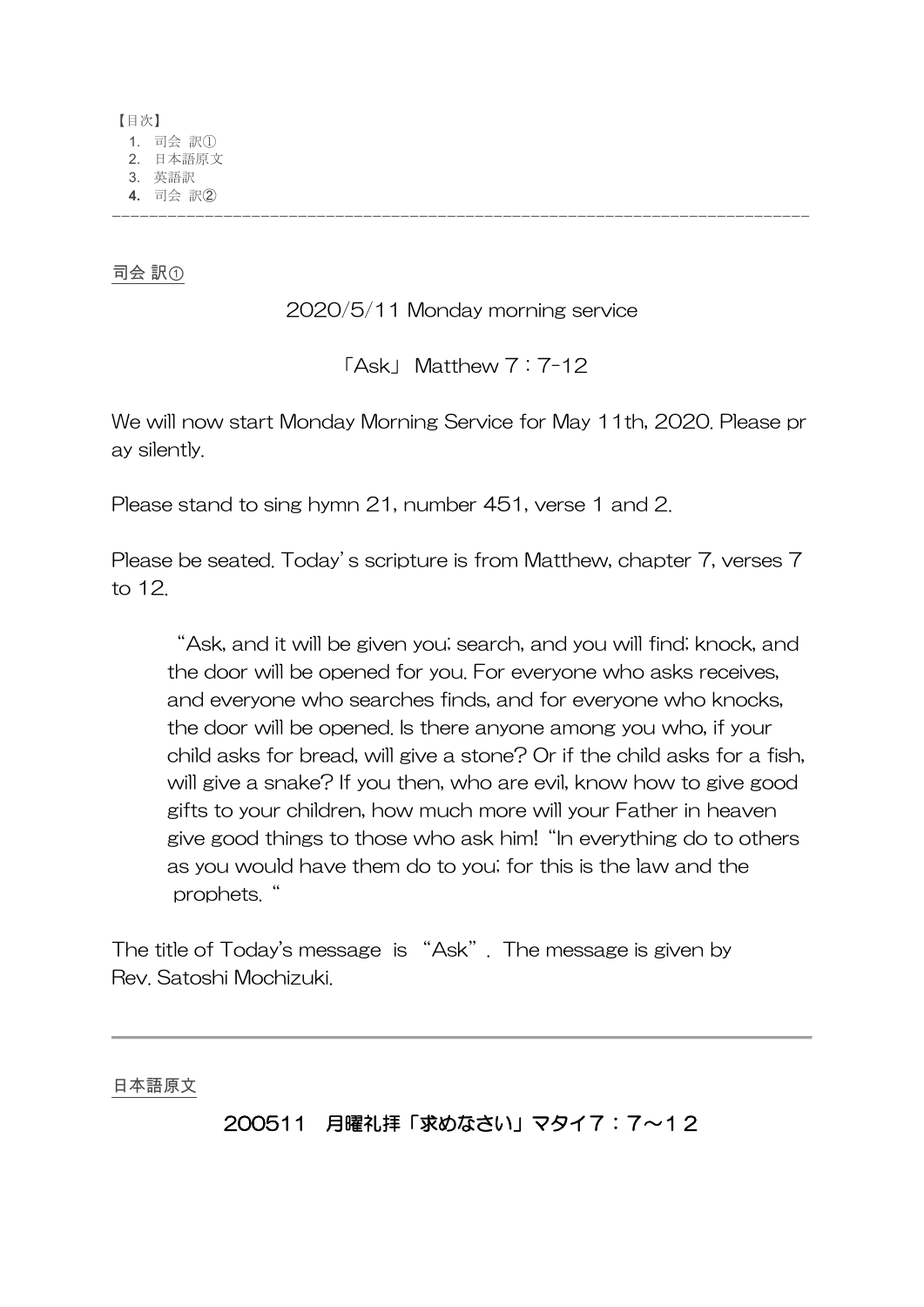宜野湾にある志真志伝道所の牧師、望月智です。非常勤講師として、短大のキリスト教 学を担当しています。よろしくお願いします。5月の連休が終わりました。しかし、コロナ ウイルスの影響で、学校に行くことができません。特に新入生の皆さんは入学式も中止にな り、教室での授業を全く行っていません。もう少し、我慢の生活が続くと思います。

世界を見ると明るいニュースもあります。お隣の韓国では、国内での新規感染者が連日一桁 にとどまっています。学校も再開され、経済活動も徐々に再開されています。プロ野球も無 観客ながら開幕しました。私たちも、希望をもって歩みたいと思います。

今日の聖書は、「求めよ、さらば与えらん」です。「求めなさい、そうすれば与えられる」 という言葉を聞いたことがあるでしょう。これは、イエス・キリストの言葉です。

8節には、「誰でも、求める者は受け、探す者は見つけ、門をたたく者には開かれる」とあ る。「誰でも」といいますが、本当だろうかと思いませんか?

『キング牧師ってどんな人?』という本を紹介します。子ども向けに分かりやすく、マルテ ィン・ルーサー・キング牧師の生涯を説明しています。 キング牧師は、"I have a dream"という演説で有名です。それは、こういう内容でした。

「私には夢がある。いつの日か黒人の少年少女たちが、白人の少年少女たちと一緒に兄弟姉 妹のように仲良く手を取り合って歩く時がくるでしょう。私にはそのような夢がありま す。」

1963年(今から57年前)になされた演説です。当時は、「公民権運動」と呼ばれる黒人 に対する差別撤廃を求める運動の時代でした。

当時は、「黒人を差別するな」というと法律違反になる時代でした。キング牧師の夢は、今 の私たちには当たり前のことでした。皆さんもご存じのように、アメリカでは黒人のオバマ 大統領も誕生しています。

キング牧師は、この夢の実現のために求め続けました。自分のためだけでなく、子や孫の世 代のために活動しました。そして、黒人だけでなく多くの白人の協力者も得て、法律や社会 制度を変えていきました。

皆さんにお聞きしたいことがあります。本気で求めていますか? 本気で探していますか? 本気で門を叩いていますか?

まだまだ、今のような不自由な状態は続きます。授業はオンラインで行われて、提出すべき 課題も多い。アルバイトも思うように出来ない。家族の経済状況もよくない。そういう人も 多いと思います。

もう一度、私たちが求めていることを考えてみましょう。8節「誰でも、求める者は受け、 探す者は見つけ、門をたたく者には開かれる」と今日の聖書は教えています。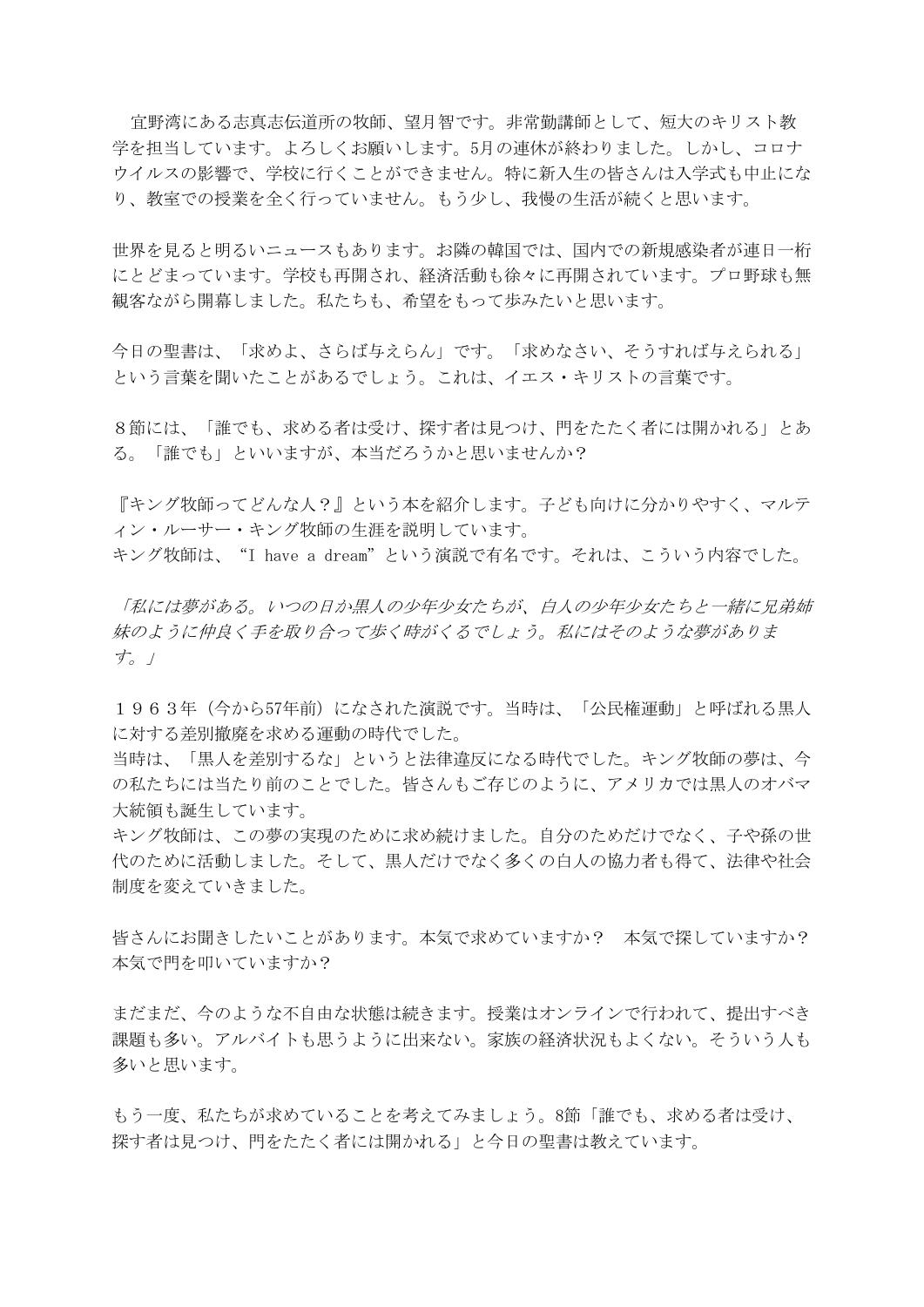今のように厳しい時にこそ、皆さんがこの学校で何を学ぶのか?何を目指しているのか? じっくりと考える時にしたいと思います。

## English Translation

Hello, everyone. My name is Satoshi Mochizuki, I am a pastor at Shimashi mission chapel in Ginowan city. I teach OCJC students Christianity as a part-time lecturer. The Golden Week holiday is over, but we still cannot go to the university because of the coronavirus. In addition, the entrance ceremony for freshmen has been cancelled, and we cannot do any classes in the classroom. I think we need to be patient for a little while longer. On the other hand, there is some positive news in the world. For example, South Korea, the number of newly infected people remains in single digits. They have gradually resumed school and economic activities. Furthermore, the professional baseball league has begun, albeit without spectators.

Today's message is "Ask, and it will be given to you." Perhaps, you have heard the phrase before, "Ask, and it will be given to you." It was said by Jesus Christ. In Matthew chapter 7, verse 8, "For everyone who asks receives, and he who seeks finds, and to him who knocks the door will be opened." It is said "For everyone," but people will wonder if it can be true.

Now, I will tell you about a book, the title is "Who was Martin Luther King Jr. ? " As this book explains, Martin Luther King Jr. is famous for the speech, "I have a dream". The content was as follows. He said, "I have a dream that one day right here in Alabama little black boys and black girls will be able to join hands with little white boys and white girls as sisters and brothers."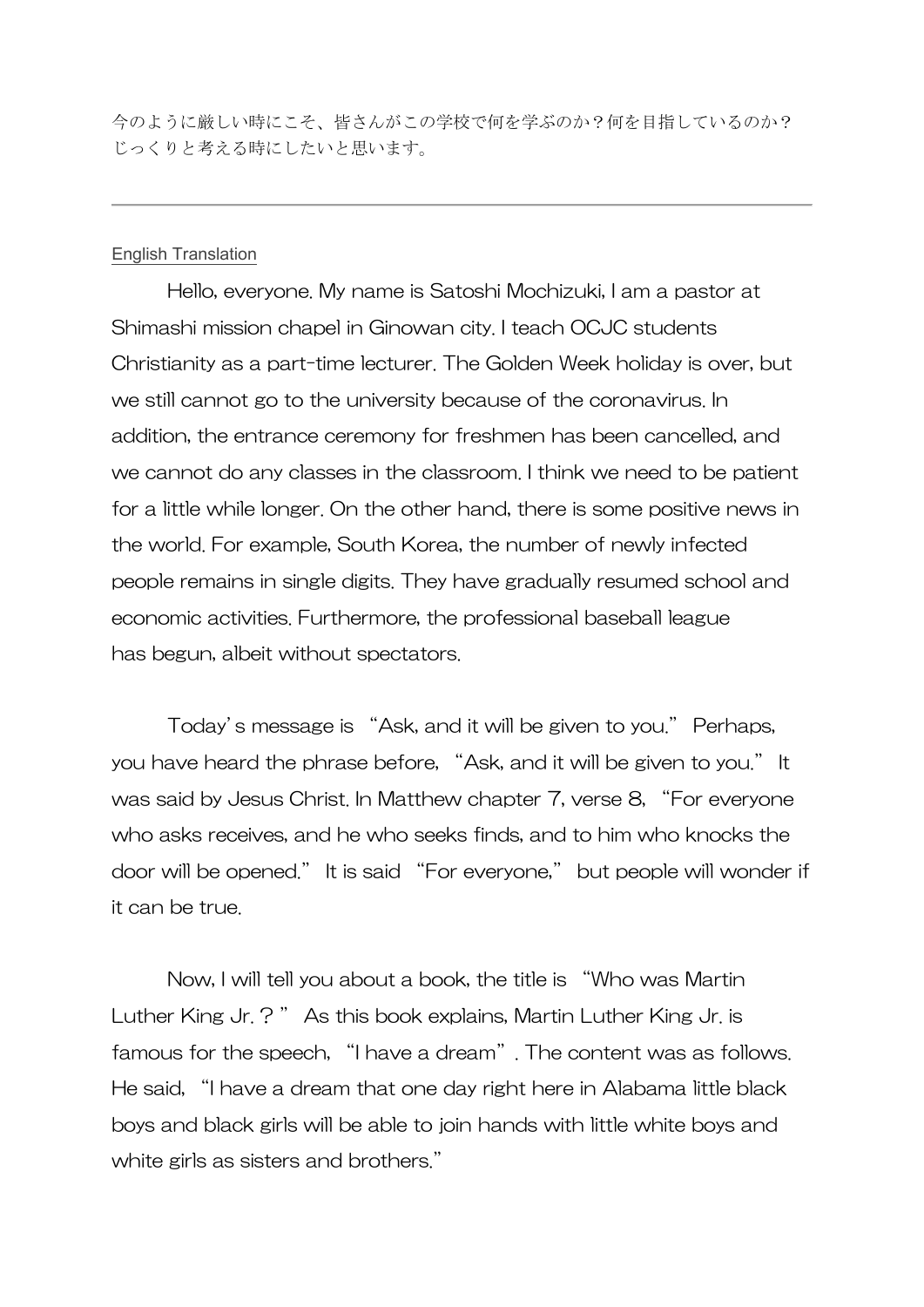The speech was given in 1963, 57 years ago. There was a movement called the civil rights movement that campaigned for the [elimination of](https://ejje.weblio.jp/content/elimination+of) [racial](https://ejje.weblio.jp/content/racial) discrimination against blacks. In those days, it was illegal to say, "do not racially discriminate against blacks." We take the Rev. King's dream for granted now. As you know , there has even been a black U.S. president - Barack Obama.

Rev. King had tried to make his dream come true and he protested not only for himself but also for his children, grand children and all future generations. Blacks , whites , - people of every color made up the civil rights movement and they changed the social system and the law.

I want to ask some questions to you. Are you asking seriously? Are you looking seriously ? Are you knocking the door seriously ? This unusual situation is expected to continue. Online classes will continue there will be a lot of homework, part time jobs will become scarce and families will find themselves in financial difficulty.

Now let's think about what we are asking for again. Verse 8 has teaches us, " For everyone who asks receives, and everyone who searches finds, and for everyone who knocks, the door will be opened. " This is a hard time for everyone, that's exactly why we are thinking about why we are studying in school, why we are thinking about what we are aiming for.

## Let us pray.

Dear Lord our heavenly Father, thank you for giving me an opportunity to deliver a sermon today. We cannot gather in the chapel now because of Coronavirus, so people attend worship individually online. May students be able to study even in this inconvenient situation. And may all staff and teachers be able to work in this unfamiliar environment. May God guide